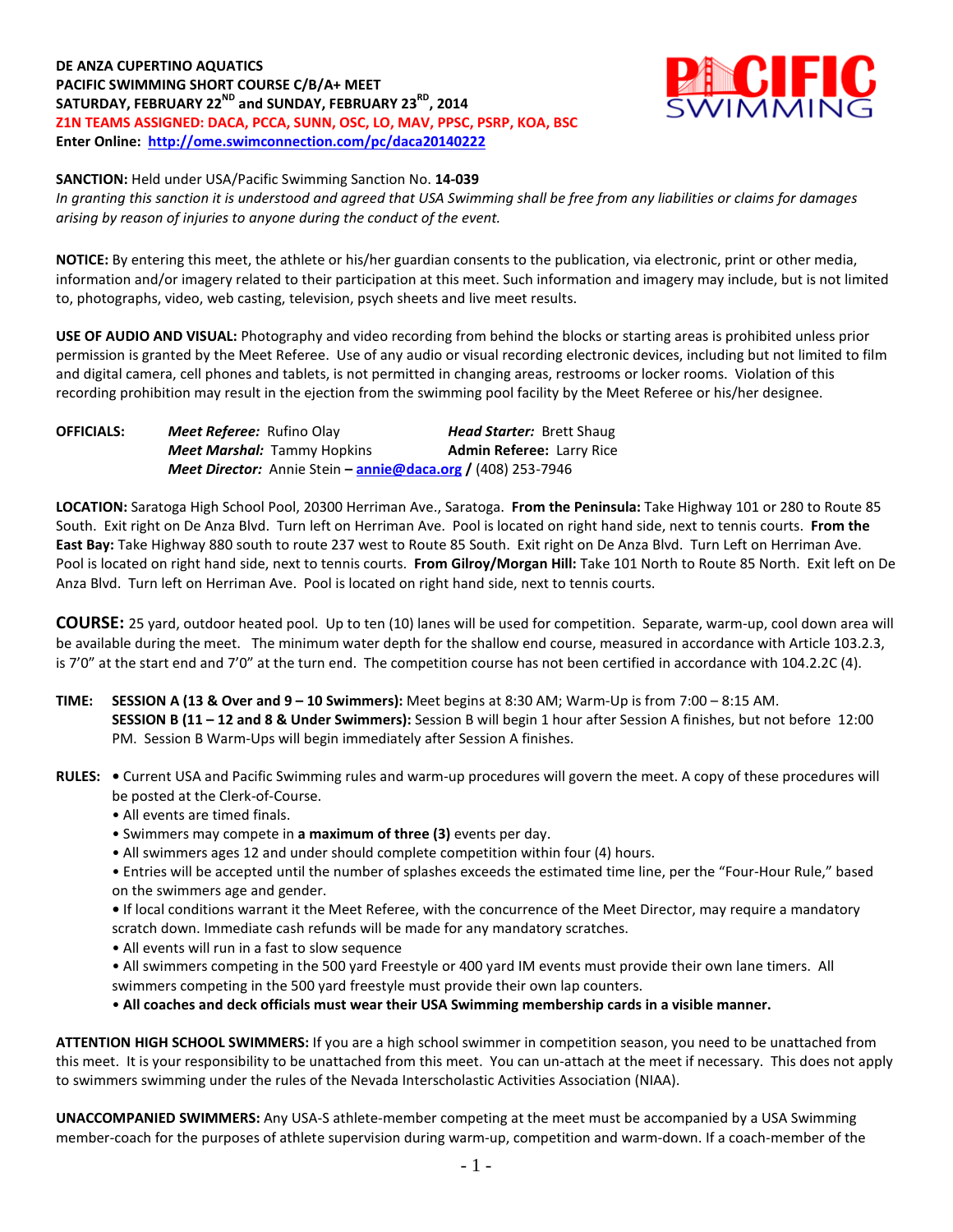athlete's USA-S Club does not attend the meet to serve in said supervisory capacity, it is the responsibility of the swimmer or the swimmer's legal guardian to arrange for supervision by a USA-S member-coach. The Meet Director or Meet Referee may assist the swimmer in making arrangements for such supervision; however, it is recommended that such arrangements be made in advance of the meet by the athlete's USA-S Club Member-Coach.

**RACING STARTS:** Swimmers must be certified by a USA-S member-coach as being proficient in performing a racing start, or must start the race in the water. It is the responsibility of the swimmer or the swimmer's legal guardian to ensure compliance with this requirement.

**RESTRICTIONS:** • Smoking and the use of other tobacco products is prohibited on the pool deck, in the locker rooms, in spectator

- seating, on standing areas and in all areas used by swimmers, during the meet and during warm-up periods.
- Sale and use of alcoholic beverages is prohibited in all areas of the meet venue.
- No glass containers are allowed in the meet venue.
- No propane heater is permitted except for snack bar/meet operations.
- All shelters must be properly secured.

• Except where venue facilities require otherwise, changing into or out of swimsuits other than in locker rooms or other designated areas is not appropriate and is strongly discouraged.

**ELIGIBILITY:** • Swimmers must be current members of USA-S and enter their name and registration number on the meet entry card as they are shown on their Registration Card. If this is not done, it may be difficult to match the swimmer with the registration and times database. The meet host will check all swimmer registrations against the SWIMS database and if not found to be registered, the Meet Director shall accept the registration at the meet (a \$10 surcharge will be added to the regular registration fee). Duplicate registrations will be refunded by mail.

• Swimmers in the "A" Division must have met at least the listed "PC-A" time standard. Swimmers in the "B" Division must have met at least the listed "PC-B" time standard. All entry times slower than the listed "PC-B" time standard will be in the "C" Division.

• Entries with **"NO TIME" will be ACCEPTED** with the exception of the 500 FR and 400 IM.

• All swimmers competing in the 500 yard Freestyle or 400 yard IM events must have achieved a "PC-A" time standard for their age group.

• Entry times submitted for this meet will be checked against a computer database and may be changed in accordance with Pacific Swimming Entry Time Verification Procedures.

• Disabled swimmers are welcome to attend this meet and should contact the Meet Director or Meet Referee regarding and special accommodations on entry times and seeding per Pacific Swimming policy.

• Swimmers 19 years of age and over may compete in the meet for time only, no awards. Such swimmers must have met standards for the 17-18 age group.

• The swimmer's age will be the age of the swimmer on the first day of the meet.

**ENTRY PRIORITY: Zone 1N swimmers from DACA, PCCA, SUNN, OSC, LO, MAV, PPSC, PSRP, KOA, BSC entering online must do so by 11:59 PM Wednesday, February 5th in order to receive priority acceptance to the meet. Surface mail entries must be postmarked by Monday, February 3rd in order to receive priority acceptance to the meet.** No swimmers other than those from DACA, PCCA, SUNN, OSC, LO, MAV, PPSC, PSRP, KOA, BSC may enter the meet until the priority period has concluded.

**ENTRY FEES:** \$2.75 per event plus an \$8.00 participation fee per swimmer. Entries will be rejected if payment is not sent at time of request.

**ONLINE ENTRIES:** To enter online go to **<http://ome.swimconnection.com/pc/daca20140222>** to receive an immediate entry confirmation. This method requires payment by credit card. Swim Connection, LLC charges a processing fee for this service, equal to \$1 per swimmer plus 5% of the total Entry Fees. Please note that the processing fee is a separate fee from the Entry Fees. If you do not wish to pay the processing fee, enter the meet using a mail entry. Entering online is a convenience, is completely voluntary, and is in no way required or expected of a swimmer by Pacific Swimming. **Online entries will be accepted through Wednesday, February 12th at 11:59 PM**.

**MAILED OR HAND DELIVERED ENTRIES**: Entries must be on the attached consolidated entry form. Forms must be filled out completely and printed clearly with swimmers best time. Entries must be postmarked by midnight, Monday, February  $10^{th}$  or hand delivered by 6:30 p.m. Wednesday, February  $12^{th}$ . No late entries will be accepted. No refunds will be made, except mandatory scratch downs. Requests for confirmation of receipt of entries should include a self-addressed envelope.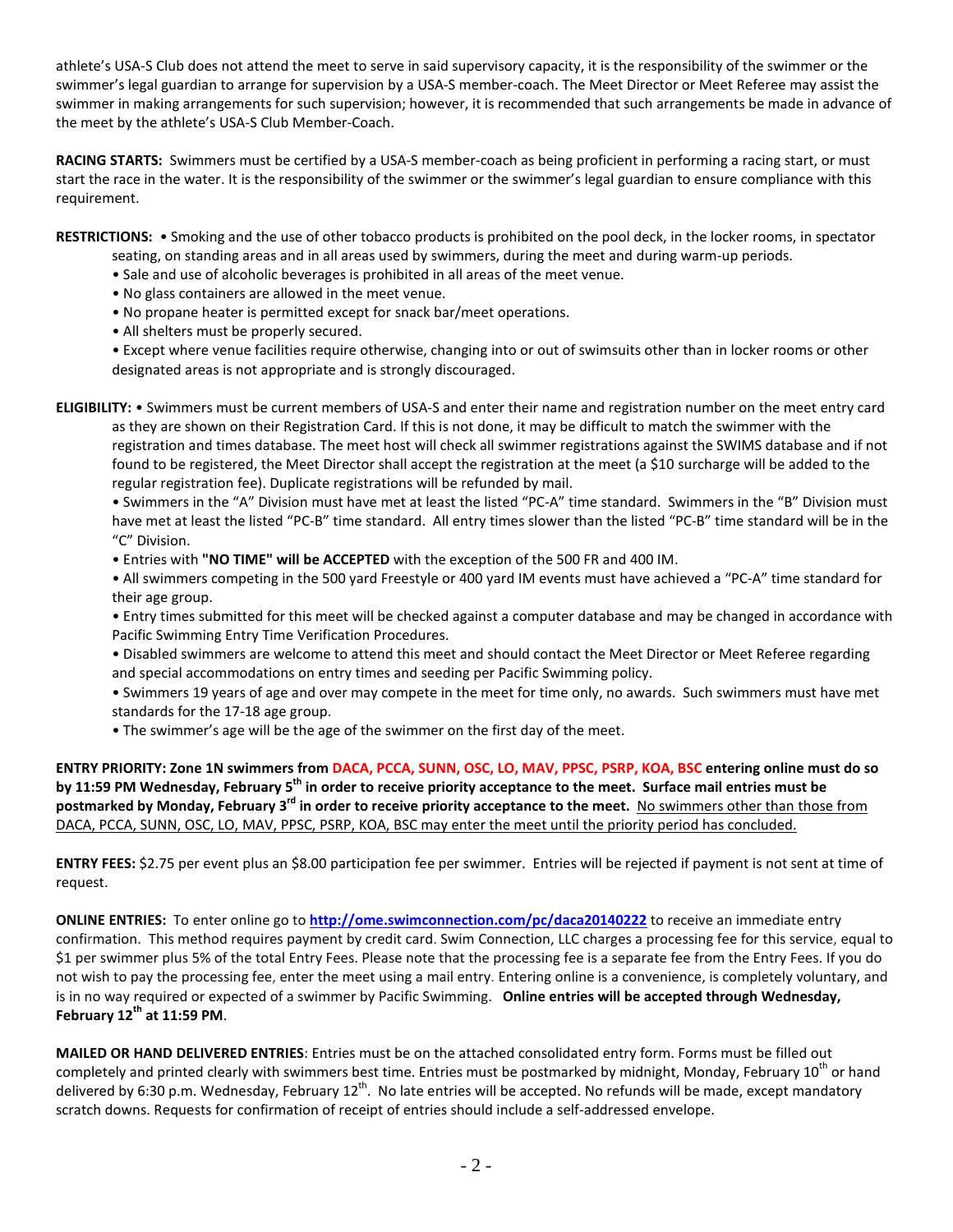## **Make check payable to**: De Anza Cupertino Aquatics **Mail entries to**: Annie Stein – DACA Meet Director **Hand deliver entries to:** Annie Stein – DACA Meet Director 1080 S. De Anza Blvd. 1080 S. De Anza Blvd. San Jose, CA 95129 San Jose, CA 95129

**CHECK-IN:** The meet will be deck seeded. Swimmers must check-in at the Clerk-of-Course. Close of check-in for all individual events shall be no more than 60 minutes before the estimated time of the start of the first heat of the event. No event shall be closed more than 30 minutes before the scheduled start of the session. Swimmers who do not check in will not be seeded and will not be allowed to compete in that event.

**SCRATCHES:** Swimmers shall inform themselves of the meet starting time and shall report to the proper meet authorities promptly upon call. Any swimmers not reporting for or competing in an individual timed final event *shall not* be penalized.

**AWARDS:** Individual events will be awarded in the A, B, and C division. Ribbons for First through Eighth place will be given to the following age groups 8 & U, 9-10, 11-12. Swimmers 13 years of age and older will not receive awards. "A" time medals will be given to swimmers achieving a new "PC  $-A$ " times, regardless of place achieved in the event. All awards must be picked up at the meet by coaches at the end of each session. Awards will not be mailed.

**ADMISSION:** Free. A 2-day program will be available for a reasonable fee.

**REFRESHMENTS:** A snack bar will be open each day. Generous and friendly hospitality provided for officials, coaches, and volunteers. Lunches will be available for officials and coaches.

**MISCELLANEOUS:** No overnight parking is allowed. Facilities will not be provided after meet hours. All participating teams are expected to provide lane timers based upon the number of swimmers registered to swim each day. Team timing lanes for Saturday and Sunday will be assigned and coaches will be notified of assignments during the week prior to the meet.

**MINIMUM OFFICIALS:** Teams must follow Zone 1 North rules for providing officials. Each team must provide officials for each session according to the number of swimmers entered in that session, following the table below. Teams that do not provide sufficient officials must provide coaches to act in the place of officials.

| Club swimmers entered in session | <b>Trained and carded officials requested</b> |  |  |  |  |
|----------------------------------|-----------------------------------------------|--|--|--|--|
| $1 - 10$                         |                                               |  |  |  |  |
| 11-25                            |                                               |  |  |  |  |
| 26-50                            |                                               |  |  |  |  |
| 51-75                            |                                               |  |  |  |  |
| 76-100                           |                                               |  |  |  |  |
| 100 or more                      | 5 and up (1 for every 25 swimmers)            |  |  |  |  |

#### **EVENT SUMMARY**

| <b>SATURDAY</b> |                     |        |        | <b>SUNDAY</b> |          |        |              |  |
|-----------------|---------------------|--------|--------|---------------|----------|--------|--------------|--|
| 8 & UN          | $9-10$<br>$11 - 12$ |        | 13-18  | 8 & UN        | $9 - 10$ | 11-12  | 13-18        |  |
| 25 BK           | 100 FR              | 100 BK | 100 FR | 50 FR         | 100 BK   | 100 FR | 100 BK       |  |
| 100 FR          | 50 BK               | 100 IM | 200 BK | 25 FL         | 100 FL   | 100 FL | 100 FL       |  |
| 25 BR           | 50 BR               | 200 BR | 100 BR | 50 BR         | 200 FR   | 50 BR  | 200 FR       |  |
| 50 FL           | 200 IM              | 50 FL  | 200 FL |               | 100 IM   | 200 IM | <b>50 FR</b> |  |
|                 |                     | 500 FR | 200 IM |               |          | 50 FR  | 400 IM       |  |

## **EVENTS**

**SATURDAY, FEBRUARY 22<sup>ND</sup> The SUNDAY, FEBRUARY 23<sup>RD</sup>**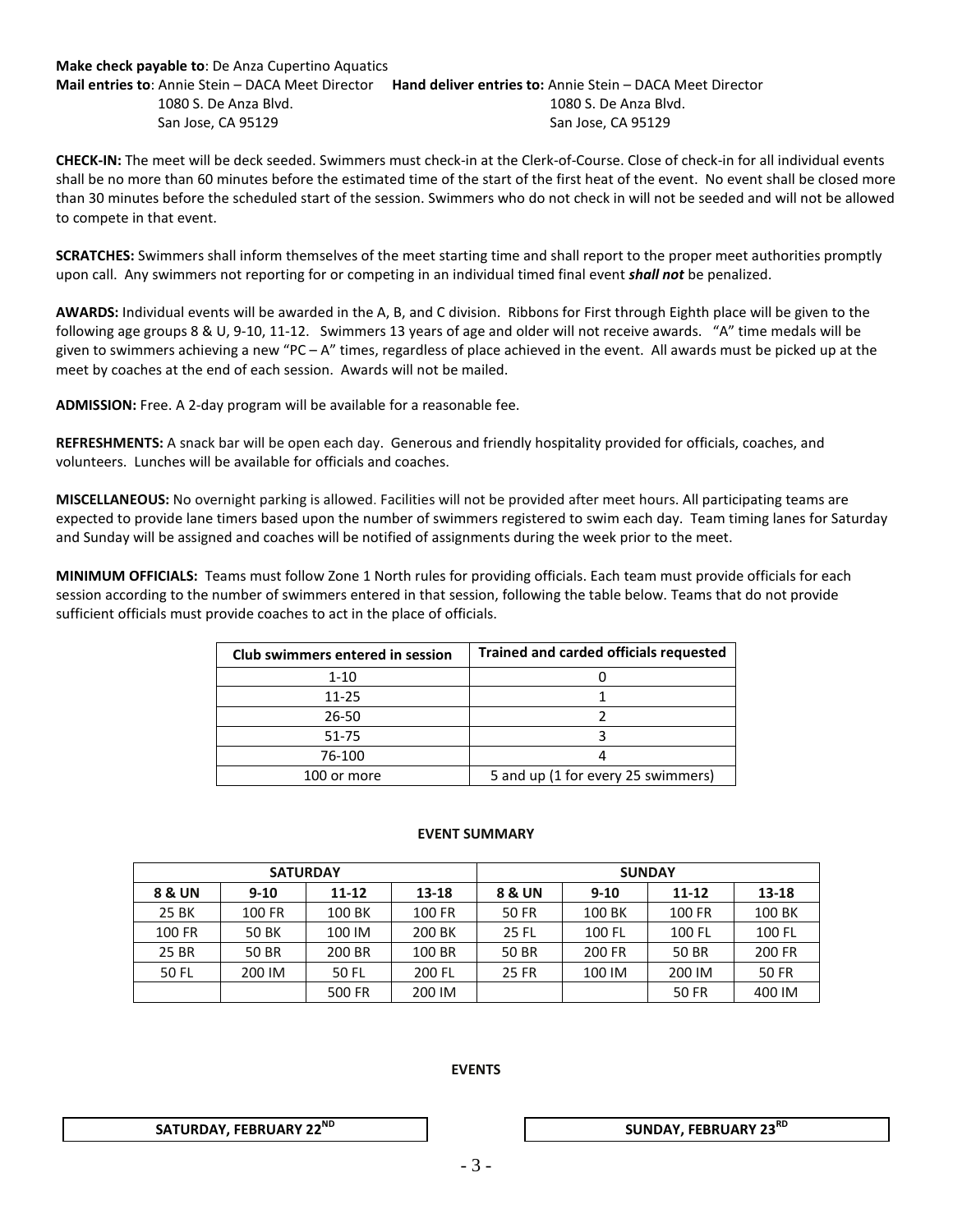| <b>SESSION A</b> |                    |                |        | <b>SESSION A</b>   |              |
|------------------|--------------------|----------------|--------|--------------------|--------------|
| GIRLS #          | <b>EVENT</b>       | <b>BOYS#</b>   | GIRLS# | <b>EVENT</b>       | <b>BOYS#</b> |
| $\mathbf{1}$     | 13 & O 100 FREE    | $\overline{2}$ | 37     | 13 & O 100 BACK    | 38           |
| 3                | $9 - 10100$ FREE   | 4              | 39     | $9 - 10100$ BACK   | 40           |
| 5                | 13 & O 200 BACK    | 6              | 41     | 13 & O 100 FLY     | 42           |
| $\overline{7}$   | $9 - 1050$ BACK    | 8              | 43     | $9 - 10100$ FLY    | 44           |
| 9                | 13 & O 100 BREAST  | 10             | 45     | 13 & O 200 FREE    | 46           |
| 11               | $9 - 1050$ BREAST  | 12             | 47     | $9 - 10200$ FREE   | 48           |
| 13               | 13 & O 200 FLY     | 14             | 49     | 13 & O 50 FREE     | 50           |
| 15               | $9 - 10200$ IM     | 16             | 51     | $9 - 10100$ IM     | 52           |
| 17               | 13 & O 200 IM      | 18             | 53     | 13 & O 400 IM      | 54           |
| <b>SESSION B</b> |                    |                |        | <b>SESSION B</b>   |              |
| 19               | $11 - 12$ 100 BACK | 20             | 55     | $11 - 12$ 100 FREE | 56           |
| 21               | 8 & U 25 BACK      | 22             | 57     | 8 & U 50 FREE      | 58           |
| 23               | $11 - 12100$ IM    | 24             | 59     | $11 - 12$ 100 FLY  | 60           |
| 25               | 8 & U 100 FREE     | 26             | 61     | 8 & U 25 FLY       | 62           |
| 27               | 11-12 200 BREAST   | 28             | 63     | 11-12 50 BREAST    | 64           |
| 29               | 8 & U 25 BREAST    | 30             | 65     | 8 & U 50 BREAST    | 66           |
| 31               | $11 - 1250$ FLY    | 32             | 67     | $11 - 12200$ IM    | 68           |
| 33               | 8 & U 50 FLY       | 34             | 69     | 8 & U 25 FREE      | 70           |
| 35               | $11 - 12500$ FREE  | 36             | 71     | $11 - 1250$ FREE   | 72           |

| <b>SESSION A</b> |                   |              |  |  |  |  |  |
|------------------|-------------------|--------------|--|--|--|--|--|
| GIRLS#           | <b>EVENT</b>      | <b>BOYS#</b> |  |  |  |  |  |
| 1                | 13 & O 100 FREE   | 2            |  |  |  |  |  |
| 3                | $9 - 10100$ FREE  | 4            |  |  |  |  |  |
| 5                | 13 & O 200 BACK   | 6            |  |  |  |  |  |
| 7                | $9 - 1050$ BACK   | 8            |  |  |  |  |  |
| 9                | 13 & O 100 BREAST | 10           |  |  |  |  |  |
| 11               | 9-1050 BREAST     | 12           |  |  |  |  |  |
| 13               | 13 & O 200 FLY    | 14           |  |  |  |  |  |
| 15               | $9 - 10200$ IM    | 16           |  |  |  |  |  |
| 17               | 13 & O 200 IM     | 18           |  |  |  |  |  |
|                  | <b>SESSION B</b>  |              |  |  |  |  |  |
| 19               | 11-12 100 BACK    | 20           |  |  |  |  |  |
| 21               | 8 & U 25 BACK     | 22           |  |  |  |  |  |
| 23               | $11 - 12$ 100 IM  | 24           |  |  |  |  |  |
| 25               | 8 & U 100 FREE    | 26           |  |  |  |  |  |
| 27               | 11-12 200 BREAST  | 28           |  |  |  |  |  |
| 29               | 8 & U 25 BREAST   | 30           |  |  |  |  |  |
| 31               | $11 - 1250$ FLY   | 32           |  |  |  |  |  |
| 33               | 8 & U 50 FLY      | 34           |  |  |  |  |  |
| 35               | $11 - 12500$ FREE | 36           |  |  |  |  |  |

\*Swimmers in the 500 Free and 400 IM must have achieved a "PC-A" Time Standard for their age group\* Swimmers in the 500 Free and 400 IM must provide their own timers and lap counters

Use the following URL to find the time standards:<http://www.pacswim.org/swim-meet-times/standards>

| Pacific Swimming – Hosted by De Anza Cupertino Aquatics<br>Short Course PC-C/B/A + |       |        |  |  |  |  |  |
|------------------------------------------------------------------------------------|-------|--------|--|--|--|--|--|
| February 22 - 23, 2014<br><b>Consolidated Entry Form</b>                           |       |        |  |  |  |  |  |
| Name: Last,                                                                        | First | Middle |  |  |  |  |  |
|                                                                                    |       |        |  |  |  |  |  |